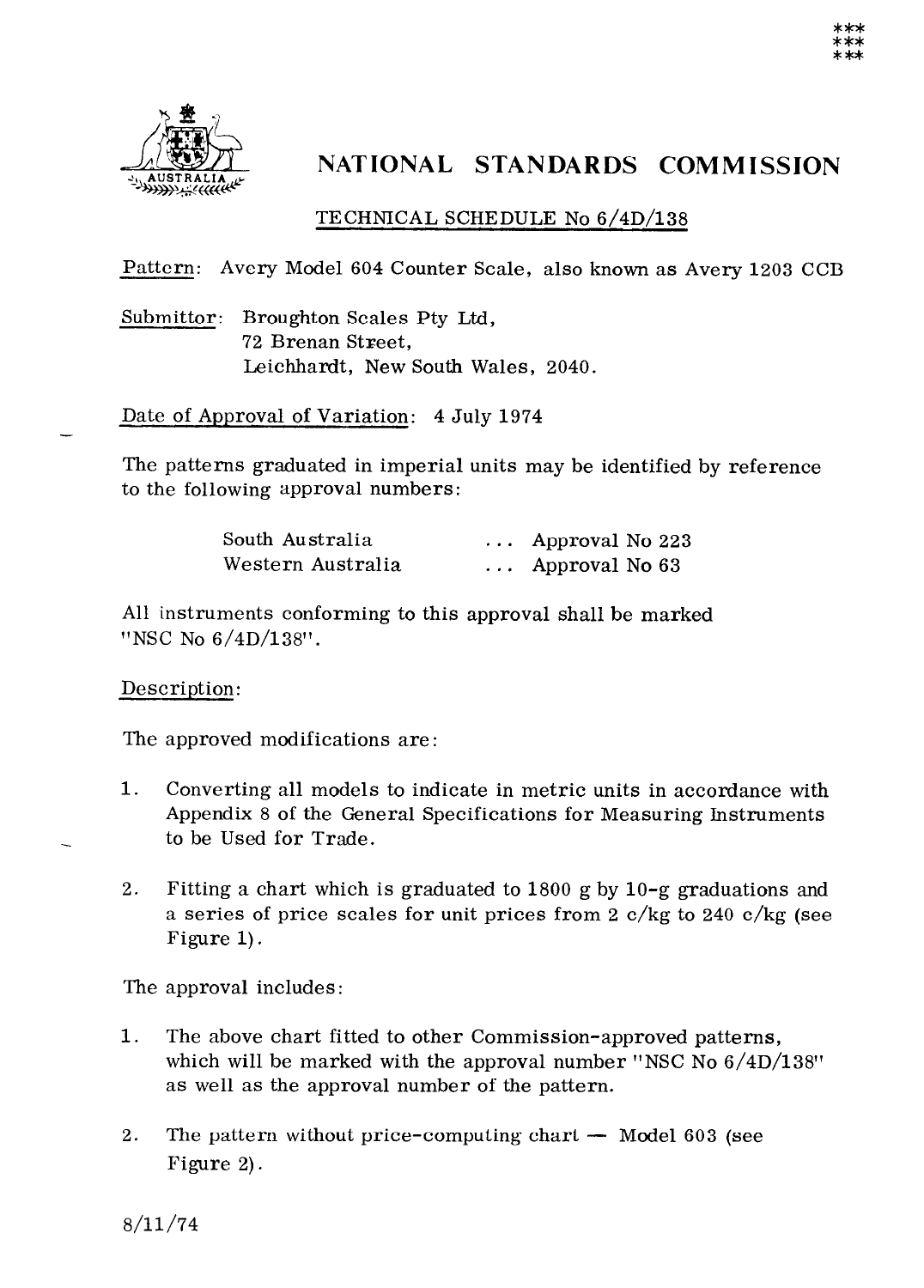

Avery Model 604 Weight and Price Chart

## $8/11/74$

FIGURE 6/4D/138 - 1

j